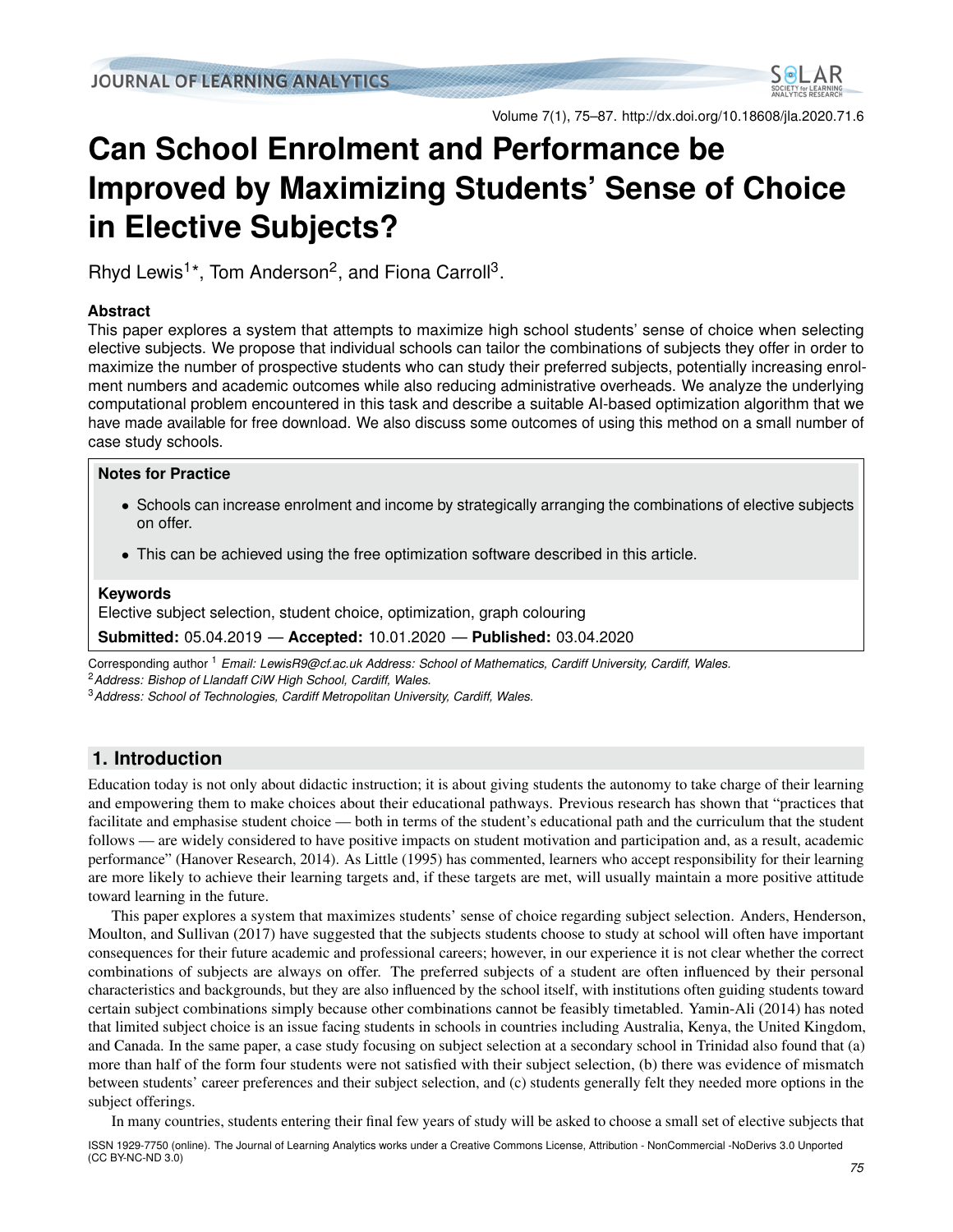

<span id="page-1-0"></span>

|               |                      | Please select one subject from four of the five columns below. |              |                |
|---------------|----------------------|----------------------------------------------------------------|--------------|----------------|
| Column 1      | Column 2.            | Column 3                                                       | Column 4     | Column 5       |
| Maths         | <b>Further Maths</b> | Art                                                            | Chemistry II | <b>Biology</b> |
| Media Studies | Geography            | History                                                        | Computing    | French         |
| Chemistry I   | Physics              | PЕ                                                             | Spanish      |                |

|  | <b>Table 1.</b> Example Options Columns Used for Subject Selection (PE = Physical Education) |  |  |  |  |
|--|----------------------------------------------------------------------------------------------|--|--|--|--|
|--|----------------------------------------------------------------------------------------------|--|--|--|--|

they wish to specialize in. In places such as the United States (APs), Germany (Arbiturs), England and Wales (A-levels), and Australia (HSEs), these choices will be given in a set of "options columns" (sometimes also known as "blocking structures"), from which students are required to select a maximum of one subject per column. A small example is shown in Table [1.](#page-1-0) Note that when such structures are used, the choices that are available to students depend very much on the way that the subjects are partitioned. In Table [1,](#page-1-0) for example, students cannot study Further Maths with Physics because they are in the same column. On the other hand, they are free to study both Maths and Art, despite this being an unpopular subject combination in practice. Chemistry is also offered in two columns in this example because the school expects the number of students who choose it to exceed the maximum class size; hence multiple classes that cover the same material are necessary.

Schools use options columns in this way so that subjects from the same columns can be taught at the same time. So, using Table [1,](#page-1-0) we might choose to schedule all subjects from Column 1 during the first teaching period of the week, subjects from Column 2 in the second teaching period, and so on. Once these lessons (together with allocations of teaching staff) have been scheduled, schools can then set about timetabling the lessons of remaining year groups.

The way that subjects are split into options columns is important for schools and students for a number of different reasons.

- Our experience in the education sector indicates that in localities where schools compete for numbers, students are more likely to choose institutions that allow them to study their favoured options. Indeed, schools will often publicize their options columns online and during open days in order to entice prospective students. More students bring increased revenues. Although funding formulas can change, in the United Kingdom a single student who goes on to successfully complete their final years of study will typically earn between *£*2,000 and *£*5,000 of additional government investment for a state-funded school.
- Allowing students to select their favoured options is known to be beneficial for their studies. As [Harackiewicz and](#page-12-4) [Hulleman](#page-12-4) [\(2010\)](#page-12-4) note while citing the work of [Hidi](#page-12-5) [\(1990\)](#page-12-5) and [Schiefele, Krapp, and Winteler](#page-12-6) [\(1992\)](#page-12-6), "being interested in a topic is a mental resource that enhances learning, which then leads to better performance and achievement." From a school's perspective, this is beneficial because it can bring higher rates of successful outcomes, which in turn boost outcome-related revenues. Anecdotally, we have also observed that allowing students to study their favoured subjects can improve student behaviour, attendance, and engagement, as well as reducing occurrences of students wanting to change their subject options mid-semester.
- In our experience, maximizing the number of students whose choices are satisfied by the options columns reduces the need for schools to be forced into creating additional classes (and incur the associated financial costs) in order to accommodate students whose choices are not met.

According to 2017 research carried out by two of England's largest teaching unions, 64% of secondary school staff in England have observed a reduction in vocational subjects in their schools due to cost and performance pressures, leading to the limiting of student options [\(Burns,](#page-12-7) [2017\)](#page-12-7). In Wales, the 2015 Donaldson Report advocated pupils having personalized "road maps" to avoid this reduction [\(Donaldson,](#page-12-8) [2015\)](#page-12-8). Hypothetically, it is possible for schools to successfully pursue outcomes as their sole objective; small classes, personal tutoring for every pupil, and a large teaching staff would certainly deliver this. It is equally possible for schools to pursue austerity above all other matters; this would derive its success, conversely, by maximizing class sizes, with a skeleton teaching staff and every pupil forced to take the subjects that have the requisite gaps in their enrolment rosters. Clearly, there is a trade-off here, but opportunities for efficiencies should still be sought wherever possible.

In recent years in England, the number of students choosing art, languages, and social sciences at A-levels has fallen by around 10%. Meanwhile, entries in STEM subjects have increased by 15,500 students (6%) since 2013 [\(Reality Check team,](#page-12-9) [BBC News,](#page-12-9) [2018\)](#page-12-9). Clearly, student tastes and educational priorities are changing. Yet the combinations of subjects on offer at schools do not always reflect these changes, with many schools using the same, or only slightly modified, options columns year after year.

How can options columns be modified to fit the changing needs of students and schools? And how can individual schools tailor their options columns to meet the needs of their particular cohorts? Currently, many schools hold taster days and collect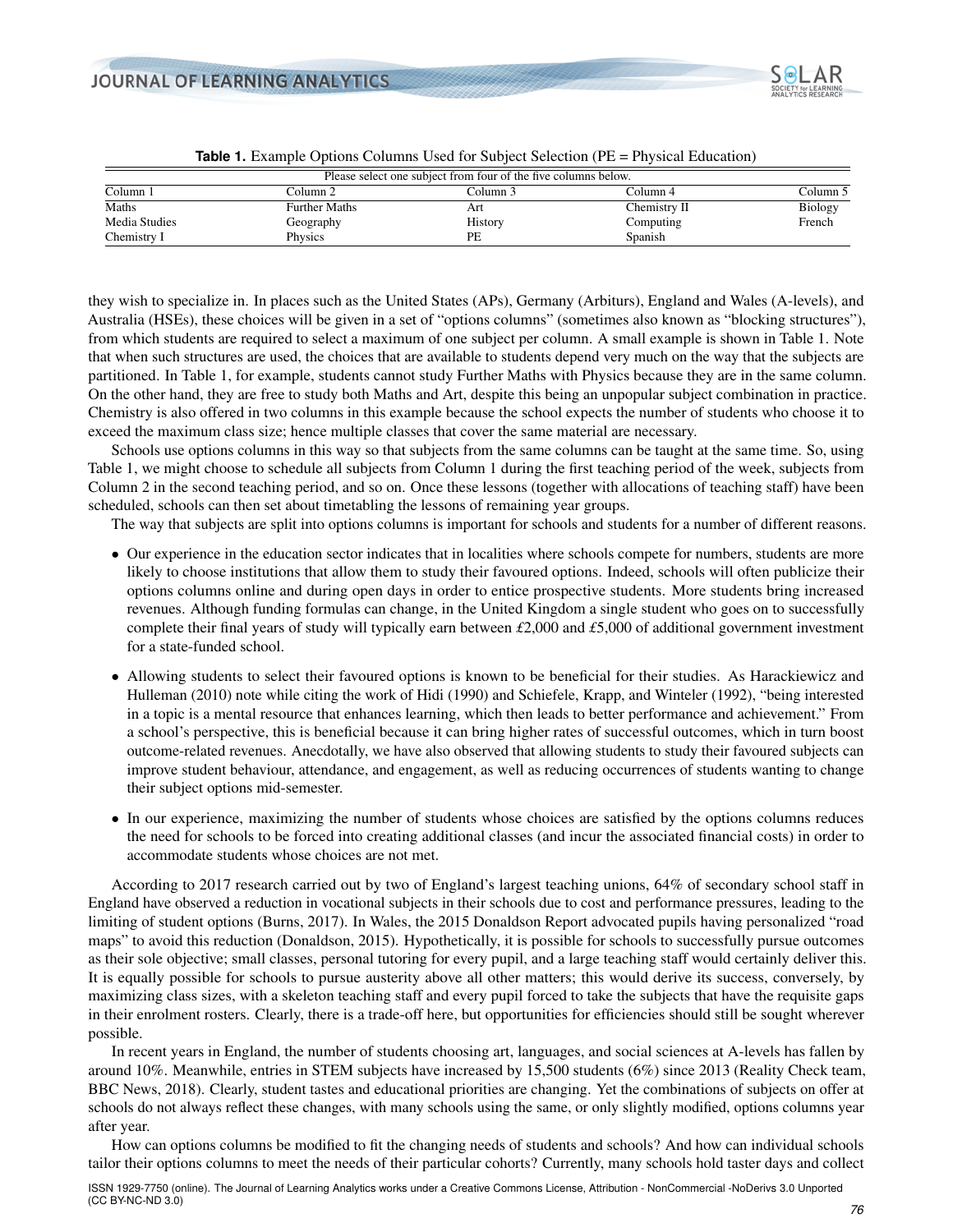<span id="page-2-0"></span>

**Figure 1.** Summary of the student subject preferences listed in Table [2.](#page-3-0)

data on the preferred subject combinations of prospective students. By knowing this information, schools can, in theory, ensure that their options columns allow the greatest number of students to pursue their favoured combination of subjects, enhancing the extent to which they feel enfranchised in their own education. However, we are unaware of any previous research or commercial software that has attempted to exploit such data. Perhaps the closest match is *[SIMS Options](#page-12-10)* [\(2019\)](#page-12-10), though this is more concerned with allowing students who are already enrolled at a school to select their subjects through an online system. Whether any optimization occurs behind the scenes, we are unable to ascertain.

In this paper, we propose that the task of producing options columns be modelled as an optimization problem. The aim in this problem is to maximize the number of prospective students whose preferred subject combinations are met entirely by a school's options columns and, if this is not possible, to prioritize their favoured choices. In the next section, we begin by analyzing the computational problem underpinning this task and then discuss how to deal with additional constraints that are often imposed by schools. Section [3](#page-6-0) describes our proposed AI-based optimization method. This software can be downloaded for free at <http://www.rhydlewis.eu/resources/SubOpsCols.zip> and has been implemented in the VBA programming language, allowing it to be used within a simple Excel-based interface. Finally, in Section [4,](#page-9-0) we discuss some of our experiences of using this software in a small selection of schools, before making some suggestions for further work in this area.

## **2. Problem Formulation and Complexity**

In this section, we analyze the problem of arranging subject options columns from a computational perspective. To aid these explanations, we will also use a worked example using a relatively small real-world data set collected at a taster day at a small private school in Cardiff, Wales.

To begin, the problem takes as input a list of subject preferences. This should be collected at the school by giving each prospective student a list of available subjects at the school and asking them to specify which ones they would choose to study if there were no restrictions in place. Information is also required regarding the maximum class sizes and the number of teachers available to teach each subject.

Our example input data is shown in Tables [2](#page-3-0) and [3.](#page-3-1) It involves 45 prospective students and 20 subjects and requires a solution using four columns. We find that Biology and Chemistry is the most popular subject combination in this data (18 students), followed by Chemistry and Maths (15 students) and Biology and Maths (12 students). Biology is the most popular subject overall, with 27 students wanting to study it, though Maths and Chemistry are the most popular subjects as a first choice. Also note that Latin was not selected by any student and does not need to be considered further. Figures [1](#page-2-0) and [2](#page-4-0) summarize these features.

<span id="page-2-1"></span>To find the best possible way of splitting subjects into columns, a naive algorithm might operate by simply going through every possible solution and figuring out which one satisfies the maximum number of student choices. In combinatorial mathematics, the number of ways of splitting *n* items into *k* subsets is given by a Stirling number of the second kind, denoted by  $\{n\}$ . Unfortunately, however, these numbers are known to grow exponentially with increases in *n*. For example, splitting our example data into four options columns gives  $\binom{20}{4} = 45,232,115,901$  possibilities. For 30 subjects, this figure rises to  $\{^{30}_{4}\}$  = 48,004,081,105,038,305 possibilities. Clearly, this sort of exhaustive approach is therefore only suitable for the very smallest of problem instances.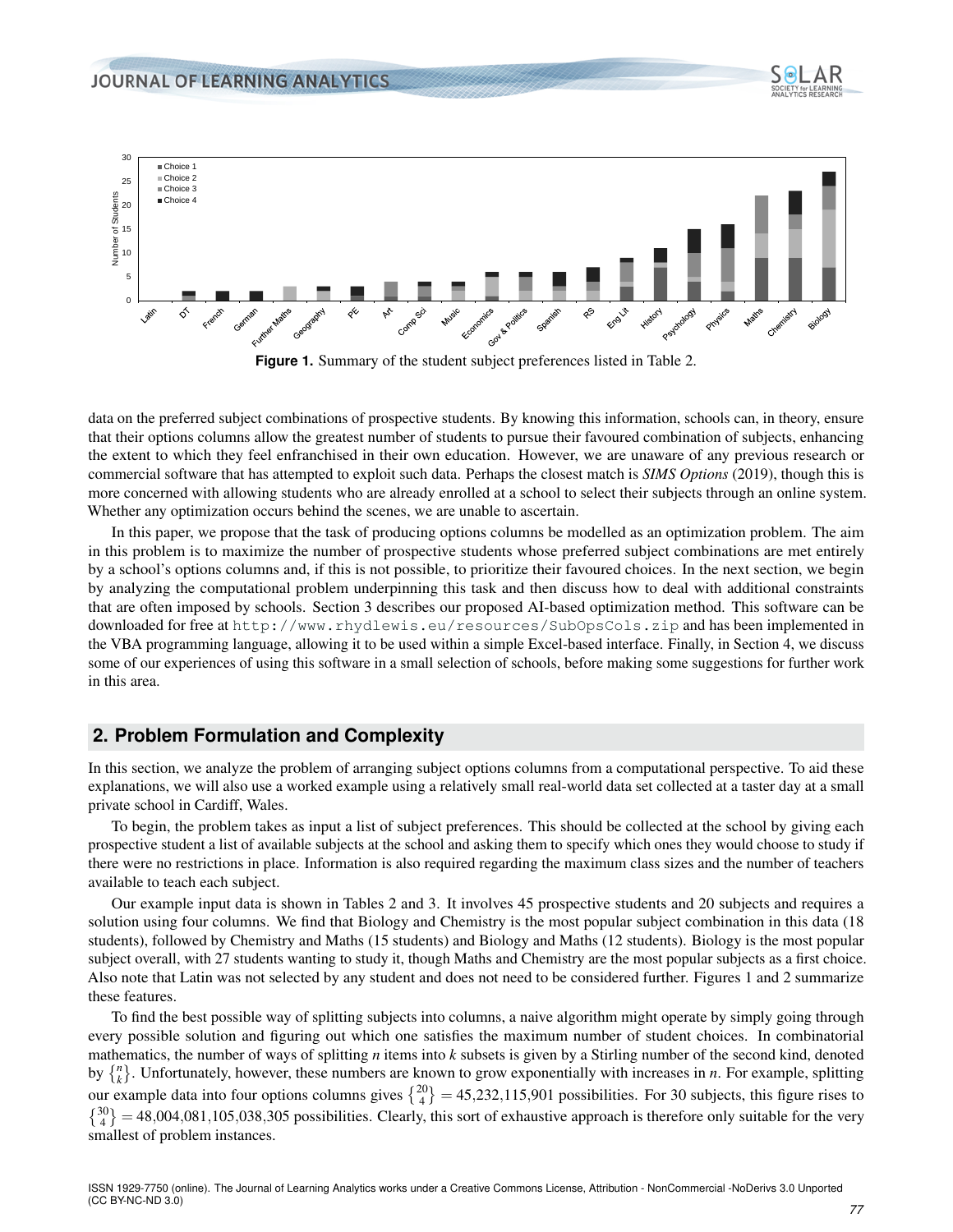|                |                |                      | Choice         |                |
|----------------|----------------|----------------------|----------------|----------------|
| Student        | $\mathbf{1}$   | $\overline{2}$       | $\overline{3}$ | $\overline{4}$ |
| $\overline{1}$ | <b>Maths</b>   | Music                | Physics        | Eng Lit        |
| $\overline{c}$ | Maths          | Chemistry            | Biology        | Physics        |
| 3              | Chemistry      | Biology              | Maths          | PE             |
| $\overline{4}$ | History        | Economics            | Eng Lit        | Music          |
| 5              | Maths          | Economics            | Gov & Politics | Psychology     |
| 6              | Chemistry      | Maths                | Biology        | Physics        |
| 7              | <b>Biology</b> | Chemistry            | Physics        | History        |
| 8              | Eng Lit        | Gov & Politics       | Psychology     | Economics      |
| 9              | <b>Biology</b> | Chemistry            | Spanish        | Physics        |
| 10             | Eng Lit        | Psychology           | <b>RS</b>      | History        |
| 11             | Psychology     | Spanish              | Eng Lit        | Biology        |
| 12             | Economics      | Maths                | Gov & Politics | History        |
| 13             | Eng Lit        | Spanish              | Psychology     | Chemistry      |
| 14             | <b>Biology</b> | Geography            | Psychology     | PE             |
| 15             | Biology        | Chemistry            | Art            | <b>RS</b>      |
| 16             | Psychology     | Biology              | Eng Lit        |                |
| 17             | Biology        | Gov & Politics       | <b>RS</b>      | Psychology     |
| 18             | Biology        | Chemistry            | Maths          | Psychology     |
| 19             | History        | <b>RS</b>            | Chemistry      | Biology        |
| 20             | History        | Music                | Maths          | Spanish        |
| 21             | Maths          | <b>Further Maths</b> | Physics        | Comp Sci       |
| 22             | History        | Eng Lit              | Psychology     | Gov & Politics |
| 23             | History        | <b>Biology</b>       | Gov & Politics | Spanish        |
| 24             | Physics        | Biology              | Comp Sci       | Psychology     |
| 25             | Chemistry      | Maths                | Biology        |                |
| 26             | Chemistry      | Biology              | Music          | French         |
| 27             | Maths          | <b>Further Maths</b> | Physics        | Chemistry      |
| 28             | History        | Physics              | Maths          | Geography      |
| 29             | <b>Biology</b> | Physics              | Comp Sci       |                |
| 30             | Comp Sci       | Maths                | Physics        | Chemistry      |
| 31             | Chemistry      | Biology              | Maths          | French         |
| 32             | Chemistry      | Biology              | Maths          | <b>RS</b>      |
| 33             | Maths          | Biology              | Chemistry      | <b>RS</b>      |
| 34             | PE             | Biology              | Art            | DT             |
| 35             | Physics        | History              | Maths          | Chemistry      |
| 36             | Psychology     | Economics            | DT             |                |
| 37             | Chemistry      | Maths                | Biology        | Spanish        |
| 38             | Psychology     | Geography            | Chemistry      |                |
| 39             | Maths          | <b>Biology</b>       | Art            | Chemistry      |
| 40             | Maths          | Chemistry            | Biology        | Physics        |
| 41             | Chemistry      | Biology              | Physics        | German         |
| 42             | Maths          | <b>Further Maths</b> | Physics        | German         |
| 43             | Art            | RS                   | Eng Lit        | Psychology     |
| 44             | History        | Economics            | Psychology     | Biology        |
| 45             | Chemistry      | <b>Biology</b>       | Maths          | Physics        |

<span id="page-3-0"></span>

|  |                                                                                                 |  |  | <b>Table 2.</b> Example Data: Subject Preferences for 45 Prospective Students Taken at a Taster Day in a Small Private School in |  |
|--|-------------------------------------------------------------------------------------------------|--|--|----------------------------------------------------------------------------------------------------------------------------------|--|
|  | Cardiff, Wales ( $RS$ = Religious Studies; $DT$ = Design Technology; $PE$ = Physical Education) |  |  |                                                                                                                                  |  |

**Table 3.** Maximum Class Sizes and Number of Available Teachers for Our Example Data

<span id="page-3-1"></span>

|                           | ЪÚ<br>运 | s<br>$\overline{\phantom{a}}$<br>ω<br>£, | $\sim$ $\sim$ |    | ٢T٦ | r۳٦ |    | rŦ |    |     | ∾<br>۳m | s.<br>₩ | ದ | Iatl | ల<br><b>fusi</b><br>∼ | 뛰 | £ | ьΩ<br>S | R <sub>S</sub> | 운<br>Spani |
|---------------------------|---------|------------------------------------------|---------------|----|-----|-----|----|----|----|-----|---------|---------|---|------|-----------------------|---|---|---------|----------------|------------|
| Maximum Class Size        |         |                                          | 15            | 15 |     |     | 15 | 5  | 15 | ۱۲, | ۱۲      | ۱۲      |   |      |                       |   |   |         |                | 15         |
| <b>Available Teachers</b> |         |                                          |               |    |     |     |    |    |    |     |         |         |   |      |                       |   |   |         |                |            |

SOLAR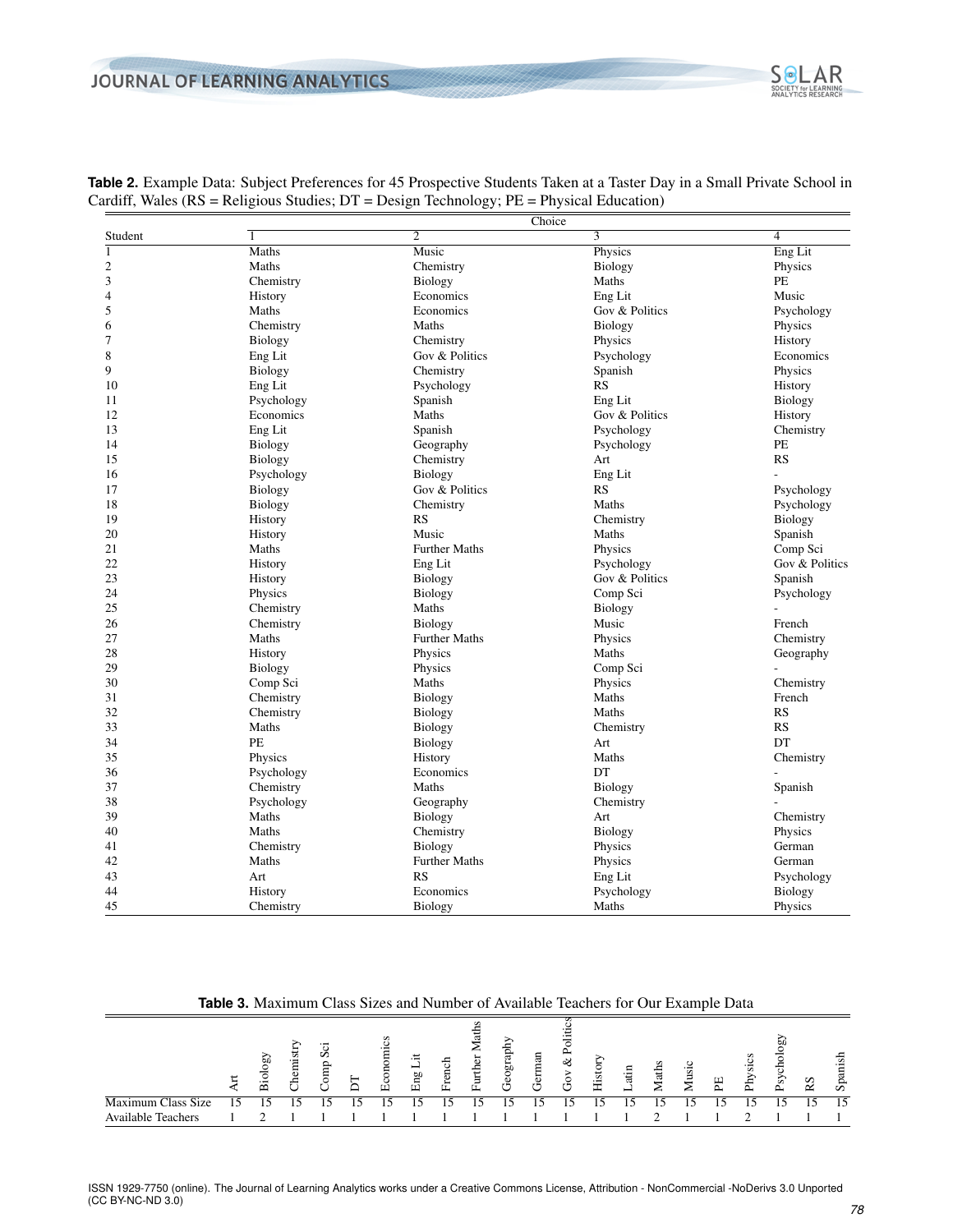<span id="page-4-0"></span>

<span id="page-4-1"></span>

#### **2.1 Basic Formulation**

A more suitable approach than exhaustive techniques is to employ some sort of combinatorial optimization algorithm. Given a list of students' favoured choices, the first step in doing this is to arrange the input into an  $(n \times n)$  matrix *X*, where the entry in the *i*th row and *j*th column (denoted by  $x_{ij}$ ) gives the number of students who have stated a preference for studying both subjects *i* and *j* in the original data. In its simplest form, our task is to split the available subjects into *k* options columns so that the occurrence of popular subject combinations appearing in the same column is minimized. More formally, given a set of *n* subjects  $\{1,\ldots,n\}$ , we want to partition this into *k* subsets  $\mathcal{S} = (S_1,\ldots,S_k)$  such that the following cost function is minimized:

$$
f(\mathcal{S}) = \sum_{l=1}^{k} \sum_{i,j \in S_l} x_{ij}.
$$
 (1)

As shown, Equation [\(1\)](#page-4-1) takes each column *S<sup>l</sup>* of a solution in turn and considers all pairs of subjects *i* and *j* within it. If *i* and *j* are a pair of subjects that some students want to take, the value  $x_i$  will be a positive value and will therefore contribute to the cost of the solution. Low-cost solutions therefore avoid situations where popular subject pairs appear in the same column.

Though this computational problem is quite simple to state, unfortunately it is not easy to solve to optimality. This is because it is equivalent to the well-known weighted graph-colouring problem, which belongs to a notorious family of problems known as the NP-complete problems.<sup>[1](#page-0-0)</sup> Membership in this family implies that we cannot hope to find a fast-acting algorithm that will solve all instances of this problem to optimality. More formally, it tells us that there exists no exact algorithm whose time requirements are polynomially bounded according to problem size *n* [\(Garey & Johnson,](#page-12-11) [1979\)](#page-12-11). This implies that we need to turn to more efficient but inexact heuristic methods to tackle this problem. Our suggested heuristic approach will be outlined in Section [3.](#page-6-0)

#### <span id="page-4-2"></span>**2.2 Partitioning Oversubscribed Subjects**

Although Section [2.1](#page-2-1) describes the core features of this problem, in practice the task of creating options columns for schools involves further considerations. The most pressing of these occurs when a subject is oversubscribed — that is, when the number of students who state a preference for studying a particular subject exceeds the maximum class size. In our example data, this occurs with four subjects, Physics, Maths, Chemistry, and Biology, as shown in Figure [2.](#page-4-0) As a result, two classes will be needed for each of these subjects.

Let us now consider one of these oversubscribed subjects, Chemistry. One option to use here (indeed, an option often used in schools) is to simply put Chemistry into one of the available options columns and then arbitrarily divide the students into two Chemistry classes at the start of the school year. However, it is likely that a greater number of student choices will be met by a solution if two instances of Chemistry are added to the solution in different columns, because students will then be able to choose the one that allows them to satisfy more of their other choices.

If multiple occurrences of a subject are required in a solution, each student will need to be assigned to one of these occurrences to allow us to construct the matrix *X* described in Section [2.1.](#page-2-1) Continuing with our Chemistry example, one approach would be to randomly partition the students into two classes, Chemistry I and Chemistry II, while ensuring the number of students per class is roughly equal. A better approach, however, is to partition the students so that those with similar choices in their remaining subjects are put in the same Chemistry class, because the remainder of the solution can then be arranged to accommodate these choices.

<sup>1</sup>The equivalent "weighted graph-colouring problem" involves taking an edge-weighted graph *G* and partitioning the vertices of *G* into *k* "colour classes" such that Equation [\(1\)](#page-4-1) is minimized, where  $x_i$  gives the weight of the edge between vertices  $i$  and  $j$ . Further information on the graph-colouring problem can be found in the book by [Lewis](#page-12-12) [\(2016\)](#page-12-12).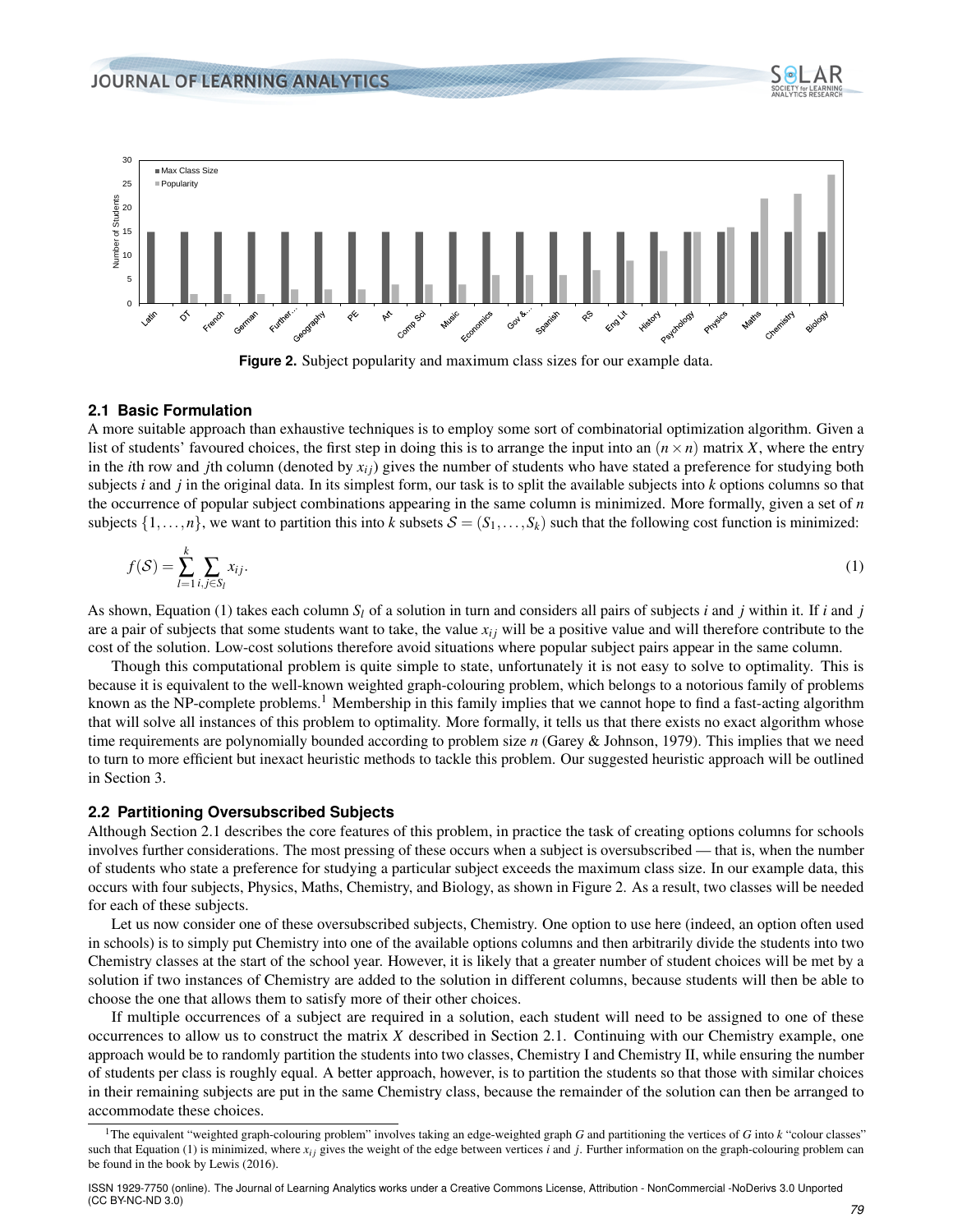<span id="page-5-0"></span>

To formulate this problem, imagine that *s* students have chosen to take a particular subject, and, as a result, *c* occurrences of this subject are required. Now let *Y* be an  $(s \times s)$  matrix where element  $y_{ij}$  is the number of distinct subjects selected by students *i* and *j*. For example, from Table [2,](#page-3-0) we see that Student 2 has chosen Maths, Chemistry, Biology, and Physics, while Student 3 has chosen Chemistry, Biology, Maths, and PE. Therefore, the corresponding entry in *Y* will be five (Maths, Chemistry, Biology, Physics, and PE). Lower values in this matrix therefore indicate pairs of students whose subject choices are more similar to each other. Our task is to partition the *s* students into *c* subsets  $\mathcal{T} = (T_1, \ldots, T_c)$ , minimizing the cost function

$$
f(\mathcal{T}) = \sum_{l=1}^{c} \sum_{i,j \in T_l} y_{ij}.
$$
 (2)

Note that this function has the same characteristics as Equation [\(1\)](#page-4-1); hence, this subproblem is also equivalent to the weighted graph-colouring problem, implying the need for heuristic algorithms. In our case, we require our algorithm to also be fast-acting (a) because the task of partitioning oversubscribed subjects can be considered a preprocessing step before the main optimization stage (outlined in Section [3\)](#page-6-0) and (b) because it will need to run on each oversubscribed subject in turn.

As a result of these factors, our chosen method for this subproblem is based on the "steepest descent" search methodology. This operates by first producing an initial solution  $\mathcal{T} = (T_1, \ldots, T_c)$  randomly, while ensuring that the number of students in each subset  $T_i$  does not exceed this subject's maximum capacity. In each iteration of the optimization process, this solution is then changed either by moving a student to a different group or by swapping the groups of two students. This change is chosen by looking at all possible moves and all possible swaps and carrying out the change that results in the biggest drop in cost according to Equation [\(2\)](#page-5-0). The process repeats until none of these changes are seen to result in a cost reduction, meaning that the final solution corresponds to a local optimum in the cost landscape.

Table [4](#page-6-1) shows a modified version of the data from Table [2](#page-3-0) in which the required subjects — Chemistry, Physics, Biology and Maths — have each been partitioned in turn using this optimization process. If we again consider Chemistry, we see that 14 of the 23 students who chose this subject are now allocated to Chemistry I and that these students tend to have more similar subject choices. For example, of these 14, 12 have also selected Biology, and all of these have been allocated to Biology II. Similarly, all 14 of these students have also selected Maths, and all but 2 of these have been assigned to Maths II.

#### **2.3 Further Considerations**

In addition to the matter of partitioning oversubscribed subjects, consultations with our partner schools and others have also revealed a number of extra factors that need to be taken into account when constructing an options columns solution. In this section, we discuss how each of these can be incorporated into our problem model.

- Often, some pairs of subjects will be required to be in different options columns. This could be because the subjects need to be taught in the same room or by the same teacher, or because a student cannot select one subject without also taking another subject (such as Further Maths with Maths, or for a subject spanning multiple columns). If this is the case for two subjects *i* and *j*, then the elements  $x_{ij}$  and  $x_{ji}$  should be set to an arbitrarily high value in the matrix *X*. Any solutions featuring *i* and *j* in the same column will then incur very high costs according to Equation [\(1\)](#page-4-1) and will be avoided by the optimization algorithm if possible.
- In a similar fashion, some subject pairs may need to be put in the same column, for example, to prevent students from taking both. In this case, the relevant elements in *X* should be set to some arbitrarily low (negative) value, encouraging the optimization algorithm to favour solutions in which these subjects appear in the same column.
- In some cases, schools prefer to produce options columns in which students' first and second subject choices are prioritized over their remaining choices (some school administrators feel that prospective students will commit to a school when the options columns allow them to study their favourite two subjects only). This feature can be incorporated into the matrix by simply using larger values when counting first and second options. For example, in Table [4,](#page-6-1) History and Economics have been chosen as first and second choices on two occasions; however, instead of adding the value two to the relevant element in *X*, we might first multiply this by some positive factor. This same factor can then be used across all first and second choices.
- Finally, some schools or governments require that students study some mandatory subjects alongside their electives. For example, in New South Wales, students need to study English as part of their HSE qualifications; in other cases, religious schools might require students to take a theological subject as one of their electives. In our experience, schools cope with such requirements by first timetabling the necessary number of teaching sessions for the mandatory subjects. The remaining periods in the timetable are then used to accommodate the subjects listed in the options columns as described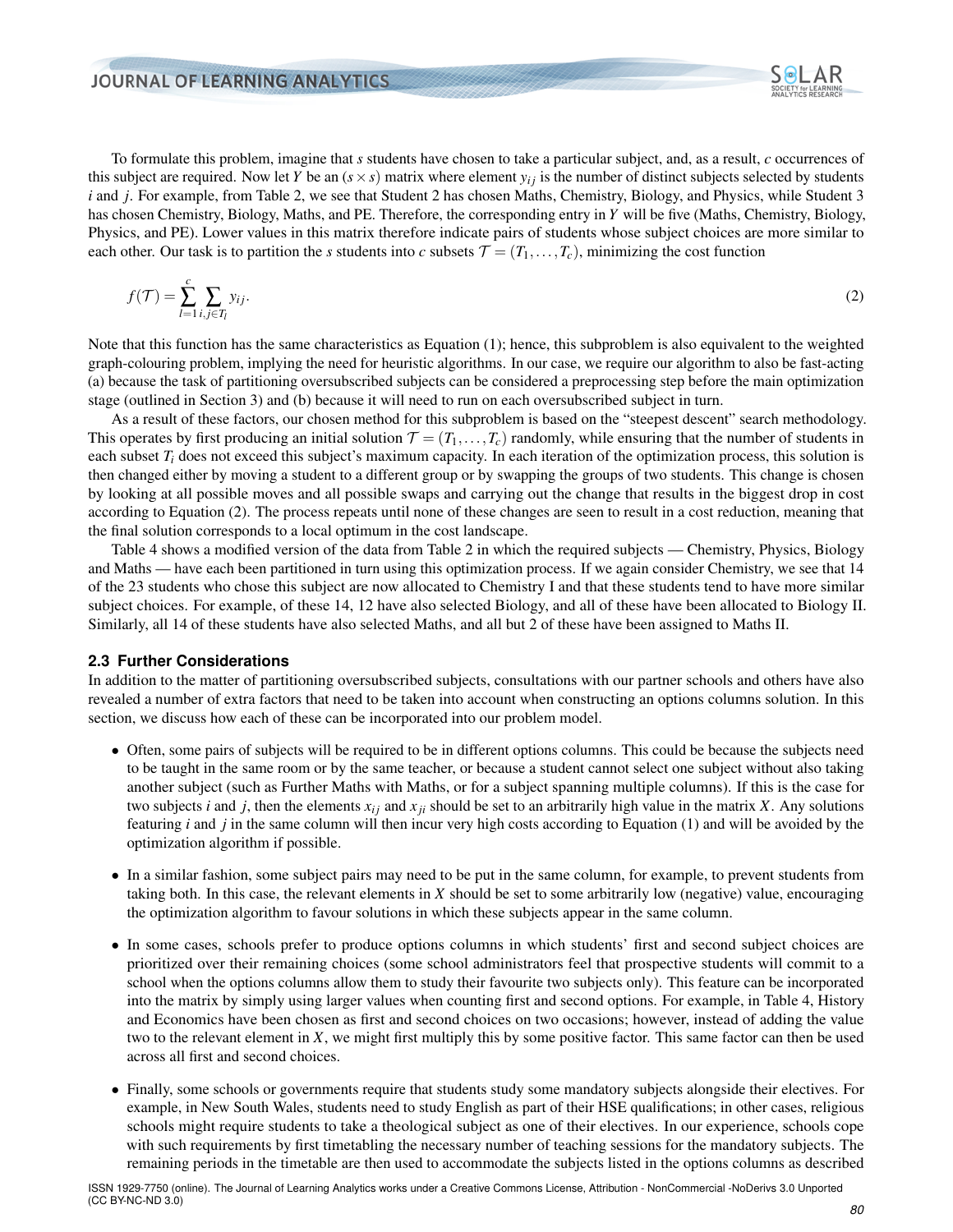<span id="page-6-1"></span>

#### **Table 4.** Our Example Input Once Students in Oversubscribed Subjects Have Been Partitioned

in Section [1.](#page-0-1) Using our software, another option is to assign each prospective student to the mandatory subject(s) in the initial input data. These students will then be suitably partitioned into these subjects as described in Section [2.2.](#page-4-2)

Table [5](#page-7-0) shows the final matrix *X* that was constructed from our example input. All choices are treated equally in this case. The dark shaded cells on the diagonal indicate the symmetry of the matrix. The lighter shaded cells containing an infinity value  $(\infty)$  indicate pairs of subjects that should not be put in the same columns: Art and DT (because in this case the same staff member teaches both subjects) and the partitioned subjects (Biology, Chemistry, Maths, and Physics). All other cells in the matrix indicate the number of students who have been provisionally assigned to the corresponding pair of subjects. A zero entry here, such as between Art and Computer Science, indicates that no students have expressed a preference to study both subjects.

## <span id="page-6-0"></span>**3. The Optimization Process**

In this section, we describe how, having constructed our final matrix *X*, we can apply combinatorial optimization techniques to find high-quality solutions. In our case we use a technique known as simulated annealing. This is a general-purpose probabilistic

ISSN 1929-7750 (online). The Journal of Learning Analytics works under a Creative Commons License, Attribution - NonCommercial -NoDerivs 3.0 Unported (CC BY-NC-ND 3.0)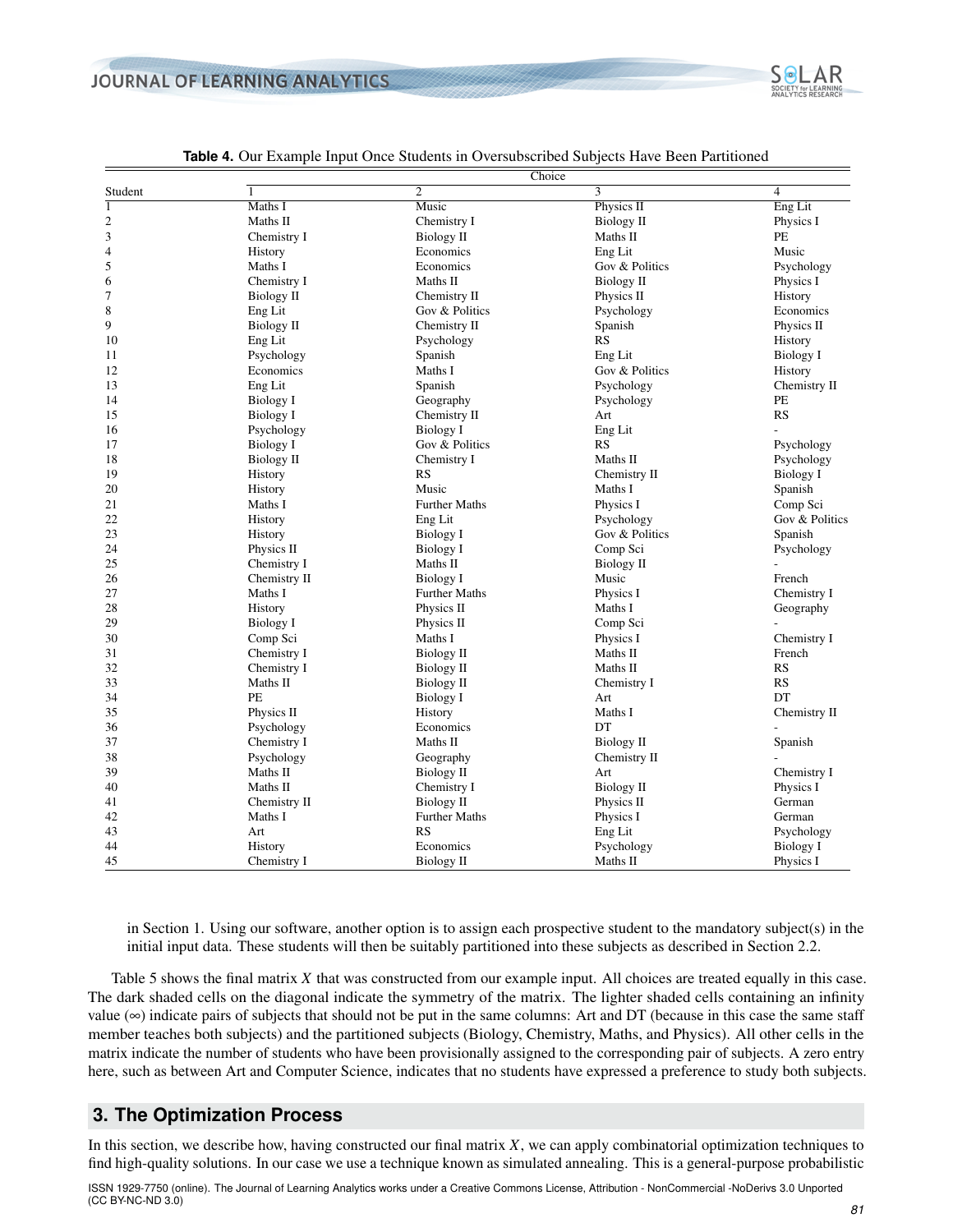

<span id="page-7-0"></span>**Table 5.** The Matrix *X* Produced by the Example Data in Tables [2,](#page-3-0) [3,](#page-3-1) and [4;](#page-6-1) Values on a White Background Indicate the Number of Students from Table [4](#page-6-1) Who Have Chosen Both Subjects

**Table 6.** Solution to Our Example Data Using  $k = 4$  Options Columns

<span id="page-7-1"></span>

|                      |            | -          |              |
|----------------------|------------|------------|--------------|
| Column 1             | Column 2   | Column 3   | Column 4     |
| Biology I            | Biology II | Art        | Chemistry II |
| Chemistry I          | DΤ         | Comp Sci   | Economics    |
| <b>Further Maths</b> | Eng Lit    | German     | PE           |
| Gov & Politics       | French     | History    | Physics I    |
| Music                | Geography  | Maths II   | <b>RS</b>    |
| Physics II           | Maths I    | Psychology | Spanish      |

|  |  | <b>Table 7.</b> Solution to Our Example Data Using $k = 5$ Options Columns |
|--|--|----------------------------------------------------------------------------|
|  |  |                                                                            |

<span id="page-7-2"></span>

| Column 1  | Column 2             | Column 3       | Column 4    | Column 5   |
|-----------|----------------------|----------------|-------------|------------|
| Economics | Art                  | Chemistry II   | Biology I   | Biology II |
| PE        | French               | Comp Sci       | Chemistry I | DT         |
| Physics I | <b>Further Maths</b> | Gov & Politics | German      | Eng Lit    |
| <b>RS</b> | Physics II           | Maths II       | History     | Geography  |
| Spanish   | Psychology           | Music          |             | Maths I    |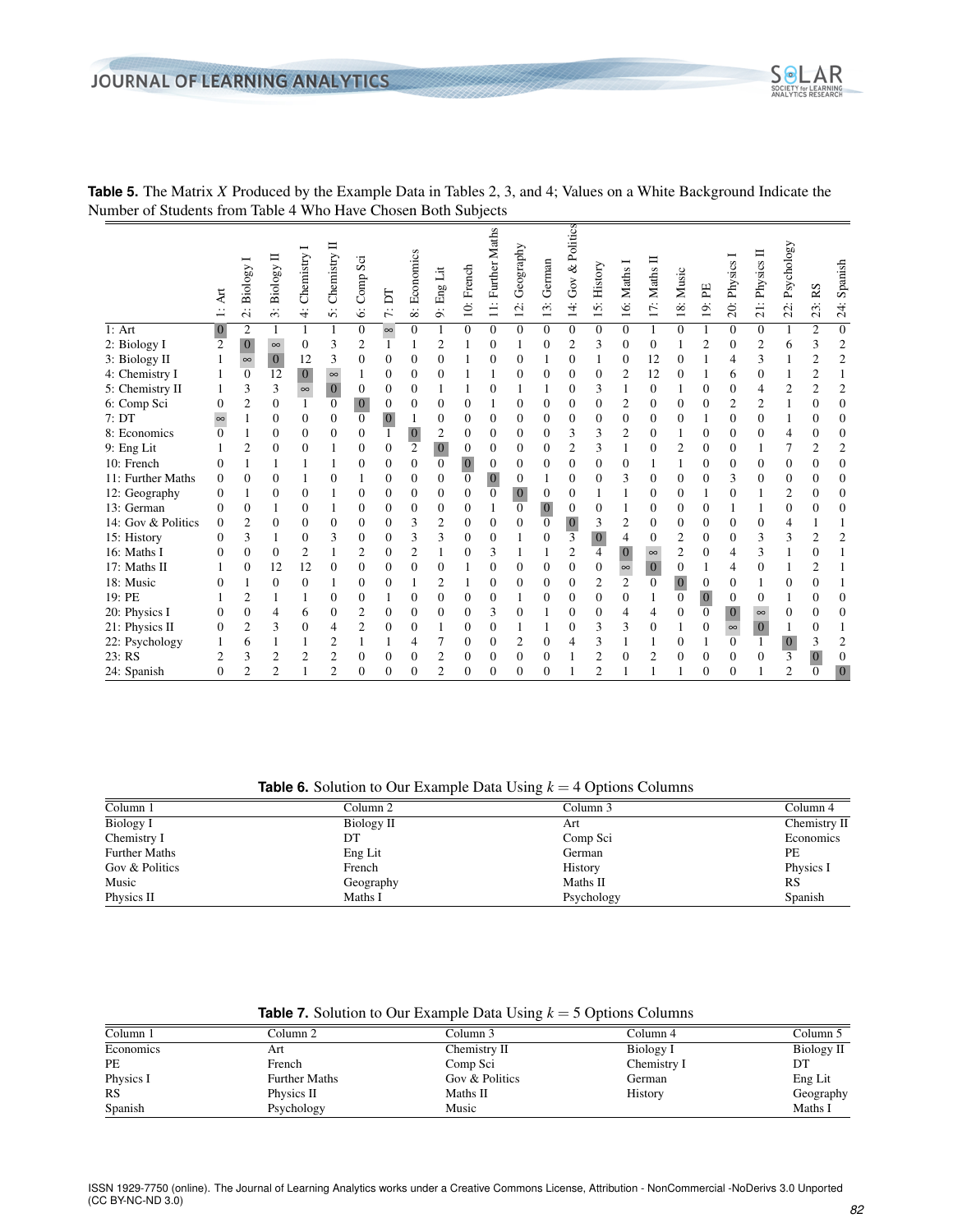

| SIMULATED-ANNEALING                                                          |
|------------------------------------------------------------------------------|
| (1) Produce an initial candidate solution $S$                                |
| $(2)$ Choose an initial value for t                                          |
| $(3)$ Set <i>i</i> to 0                                                      |
| (4) while $(i \leq$ the iteration limit) do                                  |
| Randomly modify S to form a new solution $S'$<br>(5)                         |
| if $f(S') < f(S)$ then<br>(6)                                                |
| Set S to $S'$<br>(7)                                                         |
| else with probability $\exp(-( f(\mathcal{S}) - f(\mathcal{S}') )/t)$<br>(8) |
| Set S to $S'$<br>(9)                                                         |
| (10)<br>Set $i = i + 1$                                                      |
| <b>if</b> i is a multiple of z <b>then</b><br>(11)                           |
| Set $t = \alpha \times t$<br>(12)                                            |
|                                                                              |

<span id="page-8-0"></span>**Figure 3.** The simulated annealing algorithm. Notation is described in the accompanying text.

optimization algorithm that is commonly used with this sort of logistical problem [\(Egeblad & Pisinger,](#page-12-13) [2009;](#page-12-13) [Perea, Alcaca,](#page-12-14) [Yepes, Gonzalez-Vidosa, & Hospitaler,](#page-12-14) [2008\)](#page-12-14).

(As an aside, simulated annealing has also previously been used in a number of successful algorithms for timetabling lectures at universities [\(Cambazard, Hebrard, O'Sullivan, & Papadopoulos,](#page-12-15) [2012;](#page-12-15) [Lewis & Thompson,](#page-12-16) [2015;](#page-12-16) [Kostuch,](#page-12-17) [2005\)](#page-12-17). This problem is related in part to the task of constructing options columns in that universities will often receive data in the form of a matrix *X* as above, with elements of *X* indicating the number of students who intend to enrol in the corresponding lectures. The process of dealing with this data at universities is different, however. Universities will typically seek to timetable lectures directly based on this matrix, with a number of different side constraints also being considered. These could include avoiding instances of students attending three or more lectures in consecutive time periods, ensuring students are granted lunch breaks, considering the availability of teaching staff, and making sure that lectures are scheduled in theatres with adequate facilities and seating capacities.)

The simulated annealing algorithm operates by taking a candidate solution and then, over time, making a series of small changes to this solution so that its cost decreases, thereby improving its quality. More specifically, at each iteration of the algorithm, the current solution, S, is randomly modified to form a new solution, S'. If this modification is seen to reduce the cost (i.e.,  $f(S') < f(S)$ ), then S' replaces S as the current solution and the algorithm repeats. In addition, simulated annealing also allows modifications that worsen a solution to be performed from time to time to help the algorithm avoid getting stuck at local optima. Worsening modifications are accepted with a probability defined by the function exp(-(|*f*(*S*)−*f*(*S'*)|)/*t*), where | *f*(S)− *f*(S 0 )| gives the proposed change in cost and *t* is a control parameter usually known as the *temperature*. Typically, *t* is set to a relatively high value at the beginning of execution, meaning that nearly all worsening modifications are accepted. During a run, *t* is then slowly reduced, meaning that accepting worsening modifications becomes increasingly less likely.

A pseudocode description of our simulated annealing approach is given in Figure [3.](#page-8-0) Here, the temperature *t* is reduced every *z* iterations by multiplying by a *cooling rate* α whose value should be set to between zero and one. Values of α closer to one cause the temperature to be reduced more slowly.

In our implementation, an initial solution  $S$  is generated by randomly partitioning the subjects from the matrix  $\overline{X}$  into  $\overline{k}$ options columns, where  $k$  is defined by the user. At each iteration, a modification is then proposed either by moving a randomly selected subject to a new column or by swapping the columns of two randomly selected subjects. The cost of solutions is calculated using Equation [\(1\)](#page-4-1). In addition, an initial value of 50 is used for *t*, together with an iteration limit of 1,500,000, a value for  $\alpha$  of 0.995, and a *z*-value of 1000. Any elements in *X* containing the symbol  $\infty$  or  $-\infty$  are set to 1000 and −1000, respectively, by default, though these can be changed by the user if desired.

#### **3.1 Example Results**

In this section, we look at some of the solutions produced by our methods using the example data from Table [5](#page-7-0) as a small case study.

Table [6](#page-7-1) shows a four-column solution. By cross-referencing with the data in Table [4,](#page-6-1) we find that 36 of the 45 students (80%) have all of their choices satisfied by this solution. Note that when an oversubscribed subject has been partitioned, a student does not necessarily need to select the one that they were provisionally assigned to in *X*. For example, in Table [4,](#page-6-1) we see that Student 1 has been assigned to Maths I, yet, in order to choose all of their four subjects, they must select Maths II instead. This demonstrates the advantages of assigning partitioned subjects to different options columns where possible. Of the nine students whose choices are not fully met by this solution, two cannot select their third options (Students 22 and 44) and seven cannot select their fourth options (Students 9, 10, 24, 26, 27, 28, and 43). Note also that, as required, Art and DT are assigned to different columns.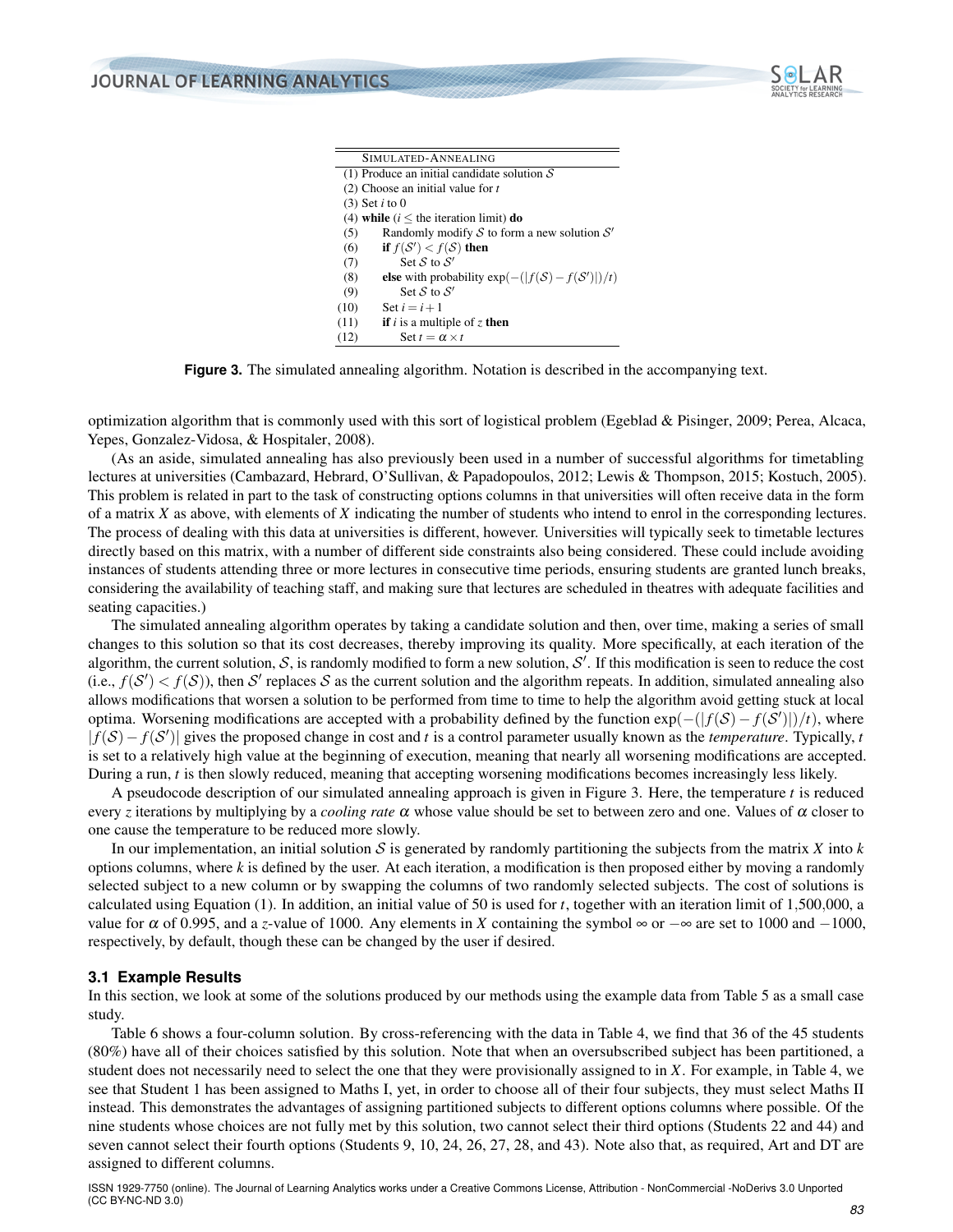<span id="page-9-1"></span>

Figure 4. Profile of the simulated annealing execution that produced the solution given in Table [6.](#page-7-1) This run took approximately five seconds on a PC with a 3.3 GHz processor and 8 GB of RAM.

|                         | AutoSave On O |                   |                            | 闊                                        | り・                | $\sim$            | $\overline{\mathbf{v}}$      |                   |                   |                                |                       |                      |                               |                              |                              |                               |                                | SubjectColumnsPublic.xlsm - Saved +    |                     |                             |                             |                |                   |                                                                     |                          |               |   |                                                                                                                | <b>Rhyd Lewis</b>    | <b>RL</b> | Ü | ⊞      |         | $\Box$ | $\times$                 |              |
|-------------------------|---------------|-------------------|----------------------------|------------------------------------------|-------------------|-------------------|------------------------------|-------------------|-------------------|--------------------------------|-----------------------|----------------------|-------------------------------|------------------------------|------------------------------|-------------------------------|--------------------------------|----------------------------------------|---------------------|-----------------------------|-----------------------------|----------------|-------------------|---------------------------------------------------------------------|--------------------------|---------------|---|----------------------------------------------------------------------------------------------------------------|----------------------|-----------|---|--------|---------|--------|--------------------------|--------------|
| File                    |               | Home              |                            | Insert                                   |                   |                   | Page Layout                  |                   | Formulas          |                                | Data                  |                      | Review                        |                              | View                         |                               |                                | Developer                              |                     | Help                        |                             | $O$ Search     |                   |                                                                     |                          |               |   |                                                                                                                |                      |           |   |        | R Share |        | <b>D</b> Comments        |              |
| A1                      |               |                   | $\;$<br>÷                  | $\times$                                 |                   | $\checkmark$ fx   |                              | 5                 |                   |                                |                       |                      |                               |                              |                              |                               |                                |                                        |                     |                             |                             |                |                   |                                                                     |                          |               |   |                                                                                                                |                      |           |   |        |         |        |                          | $\checkmark$ |
|                         |               |                   |                            |                                          |                   |                   |                              |                   |                   |                                |                       |                      |                               |                              |                              |                               |                                |                                        |                     |                             |                             |                |                   |                                                                     |                          |               |   |                                                                                                                |                      |           |   |        |         |        |                          |              |
|                         | A             | B.                | $\mathbf{c}$               | D<br>5 << Enter Number of Option Columns | IE.               | F                 | G                            | H                 | 1 <sub>1</sub>    |                                | $K$ $L$               |                      | <b>M</b>                      | $N$ 0                        |                              | P                             | Q                              | $\mathsf{R}$                           | s.                  | $\mathsf{T}$                | U                           | <b>V</b>       | W                 |                                                                     | $X$ $Y$                  | $Z$ $AA$ $AB$ |   | <b>AC</b>                                                                                                      | AD AE AF AG AH AI    |           |   |        |         |        | AJ AK AL A               |              |
| $\overline{2}$          |               |                   |                            |                                          |                   |                   |                              |                   |                   | Define Pairs that              | must go in different  |                      | Define Pairs that             |                              |                              |                               | Define Pre-                    | assignments (events                    |                     |                             |                             |                |                   | Clcik me to try to Make Class                                       |                          |               |   |                                                                                                                | <b>Make solution</b> |           |   |        |         |        |                          |              |
| $\overline{\mathbf{3}}$ |               |                   |                            | 10 << Enter Max Subjects per Column      |                   |                   |                              |                   |                   | do this manually)              | columns (you can also |                      | must go in the same<br>column |                              |                              |                               |                                | that must go into<br>specific columns) |                     |                             |                             |                |                   | Partitions go into different columns<br>(e.g. Biology-1, Biology-2) |                          |               |   | (Make sure the matrix and subjects are selected before clicking.<br>This will then take a few seconds to run.) |                      |           |   |        |         |        |                          |              |
| $\overline{4}$          |               |                   |                            |                                          |                   |                   |                              |                   |                   |                                |                       |                      |                               |                              |                              |                               |                                |                                        |                     |                             |                             |                |                   |                                                                     |                          |               |   |                                                                                                                |                      |           |   |        |         |        |                          |              |
| 5                       |               |                   |                            |                                          |                   | в                 | 6                            |                   |                   | ۹                              | 10                    | 11                   | 12                            | 13                           | 14                           | 15                            | 16                             | 17                                     | 18                  | 19                          | 20                          | 21             | 22                | 23                                                                  | 24                       |               | # | Subject                                                                                                        |                      |           |   |        |         |        |                          |              |
| 6                       |               |                   |                            |                                          |                   |                   |                              |                   |                   |                                |                       |                      |                               |                              |                              |                               |                                |                                        |                     |                             |                             |                |                   | $\overline{\mathbf{2}}$                                             | $\mathbf{0}$             |               |   | 1 Art                                                                                                          |                      |           |   |        |         |        |                          |              |
| $\overline{7}$          |               | 2                 | $\Omega$                   | $\mathbf{0}$                             | $\Omega$          | 3                 | $\overline{\mathbf{2}}$      |                   |                   | $\overline{\mathbf{2}}$        |                       | $\mathbf{0}$         | 4                             | 0                            | 2                            | 3                             | O                              | $\mathbf{0}$                           |                     | 2                           | $\mathbf{0}$                | $\overline{2}$ | 6                 | 3                                                                   | $\overline{2}$           |               |   | 2 Biology-1                                                                                                    |                      |           |   |        |         |        |                          |              |
| 8                       |               | 1                 | $\mathbf{0}$               | $\mathbf{0}$                             | 12                | 3                 | $\mathbf{0}$                 | $\Omega$          | n                 | $\mathbf{0}$                   | -1                    | $\mathbf{0}$         | $\mathbf{0}$                  |                              | $\mathbf{0}$                 | 1                             | 0                              | 12                                     | $\mathbf{0}$        |                             | 4                           | 3              | 1                 | $\overline{2}$                                                      | $\overline{2}$           |               |   | 3 Biology-2                                                                                                    |                      |           |   |        |         |        |                          |              |
| 9                       |               |                   | $\Omega$                   | 12                                       | $\mathbf{0}$      | 0                 | -1                           | $\Omega$          | 0                 | $\mathbf{0}$                   | 1                     | -1                   | n                             | n                            | $\mathbf{0}$                 | $\mathbf{0}$                  | $\overline{\mathbf{2}}$        | 12                                     | 0                   |                             | 6                           | $\mathbf{0}$   | 1                 | $\overline{2}$                                                      | -1                       |               |   | 4 Chemistry-1                                                                                                  |                      |           |   |        |         |        |                          |              |
| 10                      |               |                   | 3                          | 3                                        | O                 | n                 | 0                            | $\Omega$          | 0                 |                                |                       | 0                    |                               |                              | $\Omega$                     | 3                             |                                | $\mathbf{0}$                           | 1                   | $\mathbf 0$                 | 0                           | Δ              | $\overline{2}$    | $\overline{2}$                                                      | $\overline{2}$           |               |   | 5 Chemistry-2                                                                                                  |                      |           |   |        |         |        |                          |              |
| 11                      |               | Ω                 | 2                          | $\mathbf{0}$                             |                   | c                 | $\Omega$                     | $\Omega$          | Ω                 | $\mathbf{0}$                   | n                     |                      | n                             |                              | n                            | 0                             |                                | n                                      | 0                   | -0                          | $\overline{2}$              | $\overline{c}$ |                   | $\Omega$                                                            | $\mathbf{0}$             |               |   | 6 Comp Sci                                                                                                     |                      |           |   |        |         |        |                          |              |
| 12                      |               |                   |                            | $\mathbf{0}$                             | 0                 | $\mathbf{0}$      | 0                            | $\mathbf{0}$      | 1                 | $\mathbf{0}$                   | $\mathbf{0}$          | $\mathbf{0}$         | 0                             | $\mathbf{0}$                 | $\mathbf{0}$                 | 0                             | 0                              | $\mathbf{0}$                           | 0                   |                             | $\mathbf{0}$                | 0              | 1                 | $\mathbf{0}$                                                        | $\mathbf{0}$             |               |   | 7DT                                                                                                            |                      |           |   |        |         |        |                          |              |
| 13                      | я             | Ω                 | и                          | $\mathbf{0}$                             | 0                 | $\mathbf{0}$      | $\mathbf{0}$                 |                   | $\bf{0}$          | $\overline{2}$                 | $\mathbf{0}$          | $\mathbf{0}$         | $\mathbf{0}$                  | $\mathbf{0}$                 | 3                            | 3                             | $\overline{a}$                 | $\mathbf{0}$                           | 1                   | $\mathbf{0}$                | $\mathbf{0}$                | 0              | Δ                 | $\mathbf{0}$                                                        | $\mathbf{0}$             |               |   | 8 Economics                                                                                                    |                      |           |   |        |         |        |                          |              |
| 14                      | q             |                   | $\overline{2}$             | $\mathbf{0}$                             | 0                 | 1                 | $\mathbf{0}$                 | $\mathbf{0}$      | 2                 | $\Omega$                       | $\mathbf{0}$          | $\mathbf{0}$         | 0                             | $\mathbf{0}$                 | 2                            | 3                             |                                | $\mathbf{0}$                           | $\overline{2}$      | $\mathbf{0}$                | $\mathbf{0}$                |                | 7                 | $\overline{2}$                                                      | $\overline{2}$           |               |   | 9 Eng Lit                                                                                                      |                      |           |   |        |         |        |                          |              |
| 15                      | 10            | 0                 |                            |                                          |                   |                   | $\Omega$                     | $\Omega$          | 0                 | $\mathbf{0}$                   | $\Omega$              | $\mathbf{0}$         | 0                             | $\Omega$                     | $\mathbf{0}$                 | $\mathbf{0}$                  | n                              |                                        | 1                   | $\mathbf{0}$                | $\mathbf{0}$                | 0              | $\mathbf{0}$      | $\theta$                                                            | $\theta$                 |               |   | 10 French                                                                                                      |                      |           |   |        |         |        |                          |              |
| 16                      | 11            | 0                 | $\theta$                   |                                          |                   | c                 |                              | $\mathbf{0}$      | 0                 | $\mathbf{0}$                   |                       | $\Omega$             | 0                             |                              | $\mathbf{0}$                 | $\mathbf{0}$                  | 3                              | 0                                      | 0                   | $\mathbf{0}$                | 3                           | 0              | $\mathbf{0}$      | $\theta$                                                            | $\mathbf{0}$             |               |   | 11 Further Maths                                                                                               |                      |           |   |        |         |        |                          |              |
| 17                      | 12            | 0                 |                            | $\mathbf{0}$                             | $\theta$          |                   | $\mathbf{0}$                 | $\theta$          | 0                 | $\mathbf{0}$                   | 0                     | $\theta$             | $\Omega$                      | $\Omega$                     | $\mathbf{0}$                 | 1                             |                                | $\mathbf{0}$                           | 0                   |                             | $\mathbf{0}$                |                | 2                 | $\mathbf{0}$                                                        | $\mathbf{0}$             |               |   | 12 Geography                                                                                                   |                      |           |   |        |         |        |                          |              |
| 18                      | 13            | $\mathbf 0$       | $\mathbf{0}$               | 1                                        | $\mathbf 0$       | 1                 | $\mathbf 0$                  | $\mathbf{0}$      | $\mathbf 0$       | $\mathbf 0$                    | $\mathbf{0}$          | -1                   | 0                             | $\Omega$                     | $\mathbf 0$                  | $\mathbf{0}$                  | и                              | $\mathbf{0}$                           | $\mathbf{0}$        | $\theta$                    | 1                           | 1              | $\mathbf 0$       | $\mathbf{0}$                                                        | $\mathbf{0}$             |               |   | 13 German                                                                                                      |                      |           |   |        |         |        |                          |              |
| 19                      | 14            | $\mathbf{0}$      | $\overline{2}$             | $\mathbf{0}$                             | $\mathbf{0}$      | $\mathbf{0}$      | $\mathbf{0}$                 | $\mathbf{0}$      | 3                 | $\overline{2}$                 | $\mathbf{0}$          | $\mathbf{0}$         | $\mathbf{0}$                  | $\Omega$                     | $\overline{0}$               | 3                             | $\overline{\phantom{a}}$       | $\bullet$                              | $\mathbf{0}$        | $\mathbf{0}$                | $\mathbf 0$                 | $\mathbf{0}$   | 4                 | -1                                                                  | 1                        |               |   | 14 Gov & Politics                                                                                              |                      |           |   |        |         |        |                          |              |
| 20                      | 15            | $\mathbf{0}$      | 3                          | 1                                        | $\mathbf{0}$      | 3                 | $\mathbf{0}$                 | $\mathbf{0}$      | 3                 | 3                              | $\mathbf{0}$          | $\mathbf{0}$         | 1                             | $\mathbf{0}$                 | 3                            | $\mathbf{0}$                  | 4                              | $\mathbf{0}$                           | $\overline{2}$      | $\mathbf{0}$                | $\mathbf 0$                 | 3              | 3                 | $\overline{2}$                                                      | $\overline{2}$           |               |   | 15 History                                                                                                     |                      |           |   |        |         |        |                          |              |
| 21                      | 16            | $\mathbf{0}$      | $\theta$                   | $\mathbf{0}$                             | $\overline{a}$    | 1                 | $\overline{2}$               | $\theta$          | $\overline{2}$    |                                | $\mathbf{0}$          | 3                    | 1                             |                              | 2                            | Δ                             | $\Omega$                       | $\mathbf{0}$                           | $\overline{2}$      | $\mathbf{0}$                | 4                           | 3              | 1                 | $\Omega$                                                            | $\overline{1}$           |               |   | 16 Maths-1                                                                                                     |                      |           |   |        |         |        |                          |              |
| 22                      | 17            | 1                 | $\mathbf 0$<br>1           | 12<br>$\mathbf{0}$                       | 12                | $\mathbf{0}$<br>1 | $\mathbf{0}$                 | $\theta$          | $\mathbf{0}$<br>1 | $\mathbf{0}$<br>$\overline{2}$ | -1<br>$\overline{1}$  | $\theta$<br>$\theta$ | $\mathbf{0}$                  | $\mathbf{0}$                 | $\mathbf{0}$                 | $\mathbf 0$<br>$\overline{2}$ | $\mathbf 0$                    | $\mathbf{0}$<br>$\mathbf{0}$           | $\mathbf{0}$        | $\theta$                    | 4                           | $\mathbf{0}$   | 1<br>$\mathbf{0}$ | $\overline{2}$<br>$\theta$                                          | -1<br>1                  |               |   | 17 Maths-2<br>18 Music                                                                                         |                      |           |   |        |         |        |                          |              |
| 23<br>24                | 18            | $\mathbf{0}$<br>1 |                            | 1                                        | $\mathbf{0}$<br>1 | $\mathbf{0}$      | $\mathbf{0}$<br>$\mathbf{0}$ | $\mathbf{0}$<br>1 | 0                 | $\mathbf{0}$                   | $\mathbf{0}$          | $\mathbf{0}$         | $\mathbf{0}$<br>1             | $\mathbf{0}$<br>$\mathbf{0}$ | $\mathbf{0}$<br>$\mathbf{0}$ | $\mathbf 0$                   | $\overline{2}$<br>$\mathbf{0}$ | 1                                      | $\overline{0}$<br>0 |                             | $\mathbf{0}$<br>$\mathbf 0$ | $\mathbf{0}$   | 1                 | $\Omega$                                                            | $\mathbf{0}$             |               |   | 19 PE                                                                                                          |                      |           |   |        |         |        |                          |              |
| 25                      | 19<br>20      | $\mathbf{0}$      | $\overline{2}$<br>$\theta$ | 4                                        | 6                 | $\mathbf{0}$      | $\overline{2}$               | $\mathbf{0}$      | 0                 | $\mathbf{0}$                   | $\mathbf{0}$          | 3                    | $\bullet$                     | 1                            | $\mathbf{0}$                 | $\mathbf 0$                   | Δ                              | 4                                      | $\mathbf{0}$        | $\mathbf 0$<br>$\mathbf{0}$ | $\mathbf{0}$                | 0              | $\mathbf 0$       | $\Omega$                                                            | $\mathbf{0}$             |               |   | 20 Physics-1                                                                                                   |                      |           |   |        |         |        |                          |              |
| 26                      | 21            | $\mathbf{0}$      | $\overline{2}$             | 3                                        | $\mathbf{0}$      | Δ                 | $\overline{2}$               | $\theta$          | 0                 |                                | $\mathbf{0}$          | $\mathbf{0}$         | 1                             |                              | $\Omega$                     | 3                             | 3                              | $\mathbf{0}$                           | ٠                   | $\mathbf{0}$                | $\mathbf{0}$                | $\Omega$       |                   | $\theta$                                                            |                          |               |   | 21 Physics-2                                                                                                   |                      |           |   |        |         |        |                          |              |
| 27                      | 22            | 1                 | 6                          |                                          |                   | $\overline{2}$    |                              |                   | 4                 | 7                              | $\mathbf 0$           | $\mathbf{0}$         | $\overline{2}$                | $\mathbf{0}$                 |                              | 3                             |                                | 1                                      | $\mathbf{0}$        |                             | $\mathbf{0}$                |                | $\Omega$          | 3                                                                   | $\overline{2}$           |               |   | 22 Psychology                                                                                                  |                      |           |   |        |         |        |                          |              |
| 28                      | 23            | $\overline{2}$    | 3                          | $\overline{2}$                           | $\overline{2}$    | $\overline{2}$    | $\mathbf{0}$                 | $\mathbf{0}$      | 0                 | $\overline{2}$                 | $\mathbf{0}$          | $\mathbf{0}$         | 0                             | $\mathbf{0}$                 |                              | $\overline{2}$                | n                              | 2                                      | 0                   | $\mathbf{0}$                | $\mathbf{0}$                | $\mathbf{0}$   | з                 | $\Omega$                                                            | $\mathbf{0}$             |               |   | 23 RS                                                                                                          |                      |           |   |        |         |        |                          |              |
| 29                      | 24            | $\mathbf{0}$      | $\overline{2}$             | $\overline{2}$                           |                   | $\overline{2}$    | $\mathbf{0}$                 | $\mathbf{0}$      | $\mathbf{0}$      | $\overline{2}$                 | $\mathbf{0}$          | $\mathbf{0}$         | $\bullet$                     | $\mathbf{0}$                 | -1                           | $\overline{2}$                | 1                              | 1                                      | 1                   | $\mathbf{0}$                | $\mathbf 0$                 |                | $\overline{2}$    | $\theta$                                                            | $\Omega$                 |               |   | 24 Spanish                                                                                                     |                      |           |   |        |         |        |                          |              |
| 30                      |               |                   |                            |                                          |                   |                   |                              |                   |                   |                                |                       |                      |                               |                              |                              |                               |                                |                                        |                     |                             |                             |                |                   |                                                                     |                          |               |   |                                                                                                                |                      |           |   |        |         |        |                          |              |
|                         |               |                   |                            |                                          |                   |                   |                              |                   |                   |                                |                       |                      |                               |                              |                              |                               |                                |                                        |                     |                             |                             |                |                   |                                                                     |                          |               |   |                                                                                                                |                      |           |   |        |         |        |                          | ⋤            |
|                         |               |                   |                            | Initial Input                            |                   |                   | <b>Input with Partitions</b> |                   |                   |                                | <b>Matrix</b>         |                      | Solution                      |                              |                              | $^{\circledR}$                |                                |                                        |                     |                             |                             |                |                   |                                                                     | $\mathbb{E}[\mathbf{X}]$ |               |   |                                                                                                                |                      |           |   |        |         |        | $\overline{\phantom{1}}$ |              |
| Ready                   |               | $\overline{50}$   |                            |                                          |                   |                   |                              |                   |                   |                                |                       |                      |                               |                              |                              |                               |                                |                                        |                     |                             |                             |                |                   |                                                                     |                          |               |   |                                                                                                                | 囲                    | 间         | 凹 | $\sim$ |         |        | 100%                     |              |

**Figure 5.** Screenshot showing an example matrix *X* formed by the input. Additional constraints can be added using the buttons provided.

Figure [4](#page-9-1) shows how the simulated annealing algorithm can change the cost of the solution during execution. At the start, we see that the cost is quite high and fluctuating. This is because the initial solution is of poor quality and the temperature *t* is high, meaning that nearly all proposed modifications, improving and worsening, are accepted by the algorithm. However, as the run progresses and *t* is reduced, we see that the cost decreases and stabilizes. Such run profiles are typical of the simulated annealing technique [\(Kirkpatrick, Gelatt, & Vecchi,](#page-12-18) [1983\)](#page-12-18). To contrast the quality of the solution returned in this run, we also ran our algorithm with this same data but deliberately left out the optimization steps used for partitioning subjects described in Section [2.2](#page-4-2) (i.e., in this case students were randomly allocated to subject partitions). The resulting solution was able to meet the needs of only 28 of the 45 students.

<span id="page-9-0"></span>One important feature of this problem is, of course, the number of options columns *k* permitted in a solution. At one extreme, if only one column is used, then solutions will only allow students to select one of their preferred subjects. On the other hand, if each subject is put into its own options column, then all students will be able to select all of their favoured subjects. Table [7](#page-7-2) exemplifies this effect by showing a solution to our example data using five columns instead of four. In this solution, 43 of the 45 students (95.6%) now have their choices completely satisfied, with the remaining 2 (Students 1 and 43) being able to select everything except their fourth choice. Clearly, it is advisable for schools to increase their numbers of options columns where possible.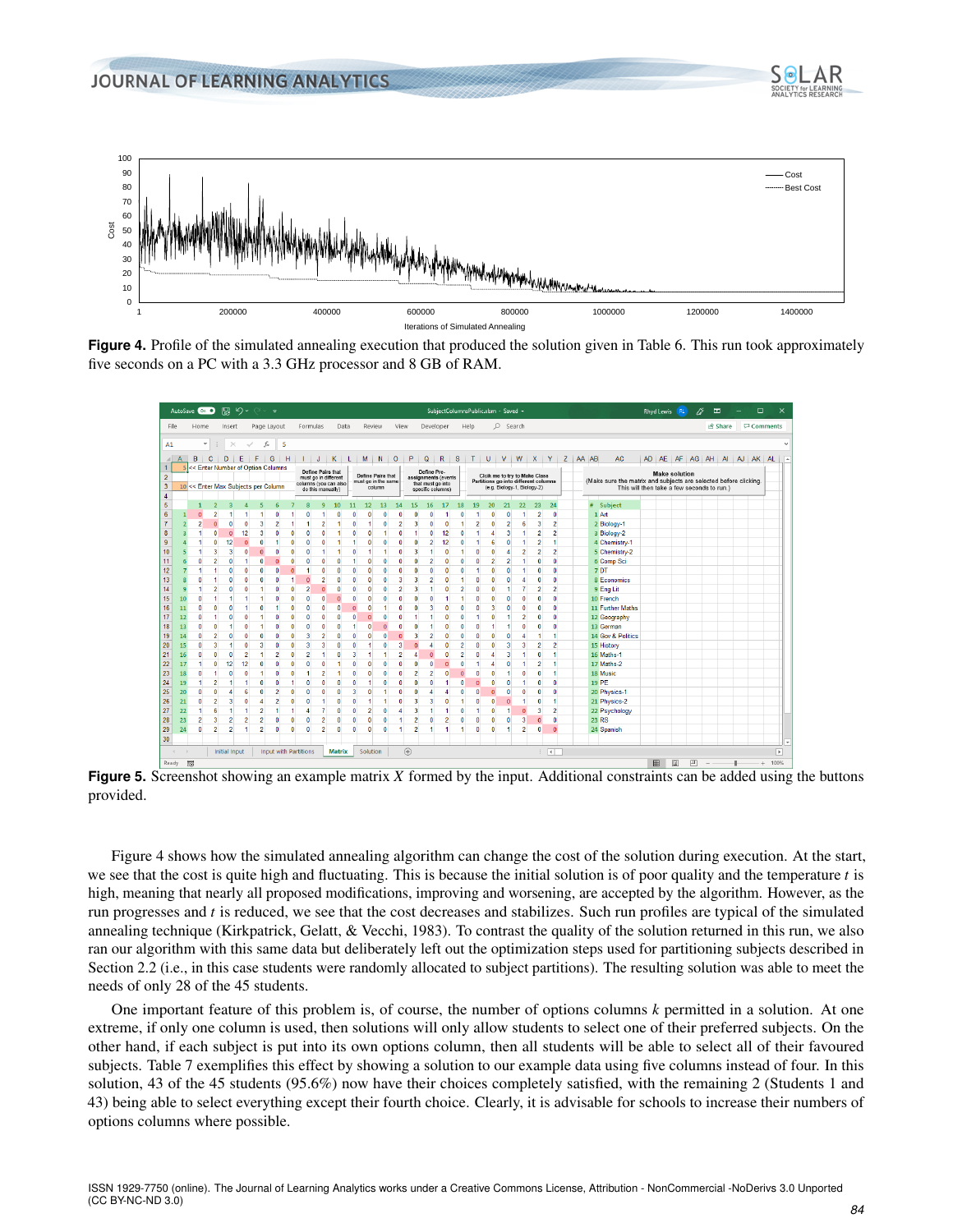

<span id="page-10-0"></span>

| AutoSave Cn O   | 團                             | り・                             | ≂                                |                           |      |          |   |                                                | SubjectColumnsPublic.xlsm - Saved v |                     |               |   |                                                         |         | Rhyd Lewis RL                               | ∅        | 囨              |              | □                 | $\times$          |
|-----------------|-------------------------------|--------------------------------|----------------------------------|---------------------------|------|----------|---|------------------------------------------------|-------------------------------------|---------------------|---------------|---|---------------------------------------------------------|---------|---------------------------------------------|----------|----------------|--------------|-------------------|-------------------|
| File            | Home<br>Insert                | Page Layout                    |                                  | Formulas                  | Data | Review   |   | View<br>Developer                              | Help                                | $O$ Search          |               |   |                                                         |         |                                             |          | <b>B</b> Share |              | <b>□</b> Comments |                   |
| A1              | $\overline{\phantom{a}}$<br>÷ | fx<br>$\times$<br>$\checkmark$ | <b>Student</b>                   |                           |      |          |   |                                                |                                     |                     |               |   |                                                         |         |                                             |          |                |              |                   |                   |
| $\overline{A}$  | B                             | $\mathbf{C}$                   | D                                | Е                         | F.   | G        | H |                                                | J                                   | K                   | L             | M | N                                                       | $\circ$ | P                                           | $\Omega$ |                | $\mathsf{R}$ |                   | $\mathbf{s}$<br>× |
| 1               | <b>Student Choice 1</b>       | Choice 2                       | Choice 3                         | <b>Choice 4</b>           |      |          |   | Don't know what to do? Watch this quick video: |                                     |                     |               |   | https://youtu.be/M1SN4Ryz0Ns                            |         |                                             |          |                |              |                   |                   |
| 2 1             | Maths                         | <b>Music</b>                   | Physics                          | Eng Lit                   |      |          |   |                                                |                                     |                     |               |   |                                                         |         |                                             |          |                |              |                   |                   |
| 3 2             | <b>Maths</b>                  | Chemistry                      | Biology                          | Physics                   |      |          |   | <b>Subject Name Class Size</b>                 |                                     | <b>Num Teachers</b> |               |   |                                                         |         |                                             |          |                |              |                   |                   |
| 4 3             | Chemistry                     | Biology                        | <b>Maths</b>                     | <b>PE</b>                 |      |          |   | Art                                            | 15                                  | 1                   |               |   | Check input and then create class partitions            |         |                                             |          |                |              |                   |                   |
| 5 4             | History                       | Economics                      | Eng Lit                          | <b>Music</b>              |      |          |   | <b>Biology</b>                                 | 15                                  | $\overline{2}$      |               |   |                                                         |         |                                             |          |                |              |                   |                   |
| $6 \vert 5$     | <b>Maths</b>                  | Economics                      |                                  | Gov & Politic Psychology  |      |          |   | Chemistry                                      | 15                                  | 1                   |               |   | (Select the range on the far left, then ctrl-select the |         |                                             |          |                |              |                   |                   |
| 7 6             | Chemistry                     | <b>Maths</b>                   | Biology                          | Physics                   |      |          |   | <b>Comp Sci</b>                                | 15                                  | и                   |               |   | second range before clicking me)                        |         |                                             |          |                |              |                   |                   |
| $8 \vert 7$     | Biology                       | Chemistry                      | Physics                          | History                   |      |          |   | DT                                             | 15                                  | и                   |               |   |                                                         |         |                                             |          |                |              |                   |                   |
| $9 \vert 8$     | Eng Lit                       |                                | Gov & Politic Psychology         | Economics                 |      |          |   | Economics                                      | 15                                  | 1                   |               |   |                                                         |         |                                             |          |                |              |                   |                   |
| 10 <sub>9</sub> | Biology                       | Chemistry                      | Spanish                          | Physics                   |      |          |   | <b>Eng Lit</b>                                 | 15                                  | 1                   |               |   |                                                         |         |                                             |          |                |              |                   |                   |
| 11 10           | Eng Lit                       | Psychology                     | <b>RS</b>                        | History                   |      |          |   | French                                         | 15                                  | 1                   |               |   |                                                         |         |                                             |          |                |              |                   |                   |
| $12$ 11         | Psychology                    | Spanish                        | Eng Lit                          | <b>Biology</b>            |      |          |   | <b>Further Maths</b>                           | 15                                  | 1                   |               |   |                                                         |         |                                             |          |                |              |                   |                   |
| 13 12           | Economics                     | Maths                          | <b>Gov &amp; Politic History</b> |                           |      |          |   | Geography                                      | 15                                  | 1                   |               |   |                                                         |         |                                             |          |                |              |                   |                   |
| $14$ 13         | Eng Lit                       | Spanish                        | Psychology Chemistry             |                           |      |          |   | German                                         | 15                                  | 1                   |               |   |                                                         |         |                                             |          |                |              |                   |                   |
| 15 14           | <b>Biology</b>                | Geography                      | Psychology PE                    |                           |      |          |   | <b>Gov &amp; Politics</b>                      | 15                                  | 1                   |               |   |                                                         |         |                                             |          |                |              |                   |                   |
| 16 15           | <b>Biology</b>                | Chemistry                      | Art                              | <b>RS</b>                 |      |          |   | History                                        | 15                                  | 1                   |               |   |                                                         |         |                                             |          |                |              |                   |                   |
| 17 16           | Psychology                    | Biology                        | Eng Lit                          |                           |      |          |   | Latin                                          | 15                                  | и                   |               |   |                                                         |         |                                             |          |                |              |                   |                   |
| 18 17           | <b>Biology</b>                | <b>Gov &amp; Politic RS</b>    |                                  | Psychology                |      |          |   | <b>Maths</b>                                   | 15                                  | $\overline{2}$      |               |   |                                                         |         |                                             |          |                |              |                   |                   |
| $19$ 18         | <b>Biology</b>                | Chemistry                      | Maths                            | Psychology                |      |          |   | <b>Music</b>                                   | 15                                  | 1                   |               |   |                                                         |         |                                             |          |                |              |                   |                   |
| 20 19           | History                       | <b>RS</b>                      | Chemistry                        | <b>Biology</b>            |      |          |   | PE                                             | 15                                  | 1                   |               |   |                                                         |         |                                             |          |                |              |                   |                   |
| $21$ 20         | History                       | <b>Music</b>                   | <b>Maths</b>                     | Spanish                   |      |          |   | Physics                                        | 15                                  | $\overline{2}$      |               |   |                                                         |         |                                             |          |                |              |                   |                   |
| $22$ $21$       | <b>Maths</b>                  | <b>Further Math Physics</b>    |                                  | <b>Comp Sci</b>           |      |          |   | Psychology                                     | 15                                  | 1                   |               |   |                                                         |         |                                             |          |                |              |                   |                   |
| 23 22           | <b>History</b>                | Eng Lit                        |                                  | Psychology Gov & Politics |      |          |   | <b>RS</b>                                      | 15                                  | 1                   |               |   |                                                         |         |                                             |          |                |              |                   |                   |
| 24 23           | History                       | <b>Biology</b>                 | Gov & Politic Spanish            |                           |      |          |   | Spanish                                        | 15                                  | 1                   |               |   |                                                         |         |                                             |          |                |              |                   |                   |
| 25 24           | Physics                       | <b>Biology</b>                 | Comp Sci                         | Psychology                |      |          |   |                                                |                                     |                     |               |   |                                                         |         |                                             |          |                |              |                   |                   |
| 26 25           | Chemistry                     | <b>Maths</b>                   | Biology                          |                           |      |          |   |                                                |                                     |                     |               |   |                                                         |         |                                             |          |                |              |                   |                   |
| $27 \,   \, 26$ | Chemistry                     | <b>Biology</b>                 | <b>Music</b>                     | French                    |      |          |   |                                                |                                     |                     |               |   |                                                         |         |                                             |          |                |              |                   |                   |
| 28 27           | <b>Maths</b>                  | <b>Further Math Physics</b>    |                                  | Chemistry                 |      |          |   |                                                |                                     |                     |               |   |                                                         |         |                                             |          |                |              |                   |                   |
| 29 28           | History                       | Physics                        | Maths                            | Geography                 |      |          |   |                                                |                                     |                     |               |   |                                                         |         |                                             |          |                |              |                   |                   |
| 30 29           | Biology                       | Physics                        | Comp Sci                         |                           |      |          |   |                                                |                                     |                     |               |   |                                                         |         |                                             |          |                |              |                   | ٠                 |
|                 |                               |                                |                                  |                           |      |          |   |                                                |                                     |                     | ÷             |   |                                                         |         |                                             |          |                |              |                   |                   |
| $\sim$          | <b>Initial Input</b>          |                                | Input with Partitions            | Matrix                    |      | Solution |   | $^{\circledR}$                                 |                                     |                     | $\vert \vert$ |   |                                                         |         |                                             |          |                |              |                   | $\,$              |
| E®<br>Ready     |                               |                                |                                  |                           |      |          |   |                                                |                                     |                     |               |   |                                                         | 囲       | $\qquad \qquad \text{ } \qquad \qquad \Box$ | 凹        |                |              | ÷                 | 100%              |

**Figure 6.** Screenshot showing how problem data is input into the software. Clicking on the button begins the interactive process.

<span id="page-10-1"></span>

**Figure 7.** Screenshot of an example solution. Any problem requirements that are not satisfied by the solution are also listed by the software.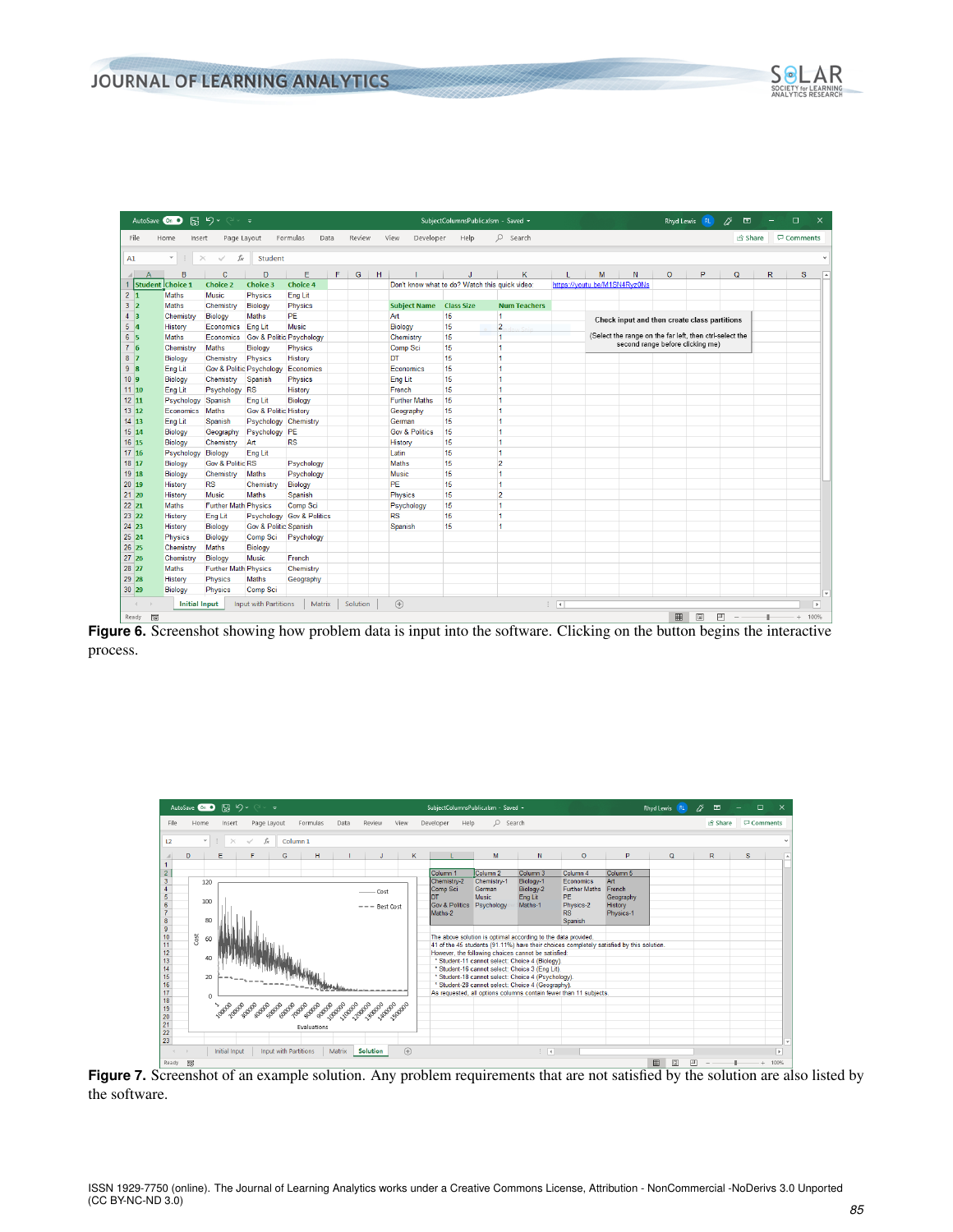

## **4. Outcomes and Discussion**

For the past four years, we have been working with a number of partner schools in Cardiff, Wales, that encompass a variety of characteristics from the education sector. These include a high-performing state- and church-maintained school for 11- to 18-year-olds, the inner-city comprehensive school featured in the Channel 4 TV series *[Educating Cardiff](#page-12-19)* [\(2019\)](#page-12-19), and a smaller independent (private) school. According to consultations with the latter, we estimate that the administrative task of arranging a school's options columns can take an experienced member of staff up to 25 hours. In contrast, our software seems to bring the entire process down to around 30 minutes. Example screenshots of our software are shown in Figures [6](#page-10-0) to [7.](#page-10-1)

At the school of this paper's second author, our optimization methods were first applied in 2016 using data collected from 16-year-olds about to embark on their A-level studies. That year, the school found that our solution resulted in a situation in which no incumbent student was forced to move to a different school due to a subject clash in the options columns. Meanwhile, more than 10 applicants from other schools cited the viability of the options columns as one of their main reasons for applying to the school. As a result, applications for the 2016 school year were seen to rise 32%, from 134 in 2015 to 177. In the following years, they rose further still to 193 in 2017 and 201 in 2018, bringing significant increases in revenue to the school. Alongside this was a steady upward trend in A-level results. When the 2016 cohort of students graduated in 2018, the number of A\* and A grades rose 14% from the previous year to 38%, and, for the first time in the school's history, 100% of students achieved the Level 3 threshold<sup>[2](#page-0-0)</sup> — an achievement that directly correlates with revenue levels under Welsh government funding formulas introduced in 2017–18.

At our inner-city partner school, prior to the use of our software, senior staff informed us that, for a number of years, they had observed a positive correlation between the quality of their options columns and pupil engagement (measured by how many pupils stayed at school, exclusions, attendance, behavioural incidents, and academic outcomes). In April 2017, we introduced our software, and the resulting solution was found to reduce the number of pupils who were unable to select more than two of their preferred subjects to 9, the lowest figure the school had ever had (previously 22). It will take more time to fully track the cohort who chose their subjects using this solution, but current projections anticipate an increase in all key indicators. This comes after a four-year downward trend, ending in August 2018, in which the Welsh education inspectorate ESTYN had graded the school as "needing improvement." Senior managers at the school have confirmed to us that they believe these gains are partly due to the reduced disruption and improved teacher workload caused by fewer students changing subjects during the semester.

Although our empirical data is admittedly quite limited, we believe that these case studies serve to highlight the importance of options columns optimization in attracting students. As noted, we have also chosen to make our software freely available online so that other schools may use it and report their results to us. In the future, the ideas proposed in this paper might also bring business opportunities. Each school has a new cohort of students every year, and subject popularity inevitably fluctuates. As a result, schools have the opportunity to gain an advantage over their competitors by using options columns that maximally accommodate prospective students' needs. Another avenue to explore could be the licensing of the algorithm as a product sold either to consortia, to data-managing companies who assist schools (such as ALPS or SIMS), or simply to individual schools themselves. The use of this sort of software also allows the possibility of schools or consortia experimenting with various "what-if" scenarios. What would be the implications on student choice if one extra or one less column was permitted in a solution? What would happen if a school added a second instance of a subject to its teaching program? The effects of such changes on individual schools could easily be assessed by re-running the optimization algorithm with these different input sets.

## **Acknowledgements**

The authors would like to thank Dave Roberts from Cathedral School, Cardiff, for useful discussions on producing options columns.

# **Declaration of Conflicting Interest**

The authors declared no potential conflicts of interest with respect to the research, authorship, and/or publication of this article.

# **Funding**

The authors declared no financial support for the research, authorship, and/or publication of this article.

<sup>&</sup>lt;sup>2</sup>A government key performance indicator (KPI) that is satisfied when a student gains at least two A-levels with grades between  $A^*$  and E.

ISSN 1929-7750 (online). The Journal of Learning Analytics works under a Creative Commons License, Attribution - NonCommercial -NoDerivs 3.0 Unported (CC BY-NC-ND 3.0)